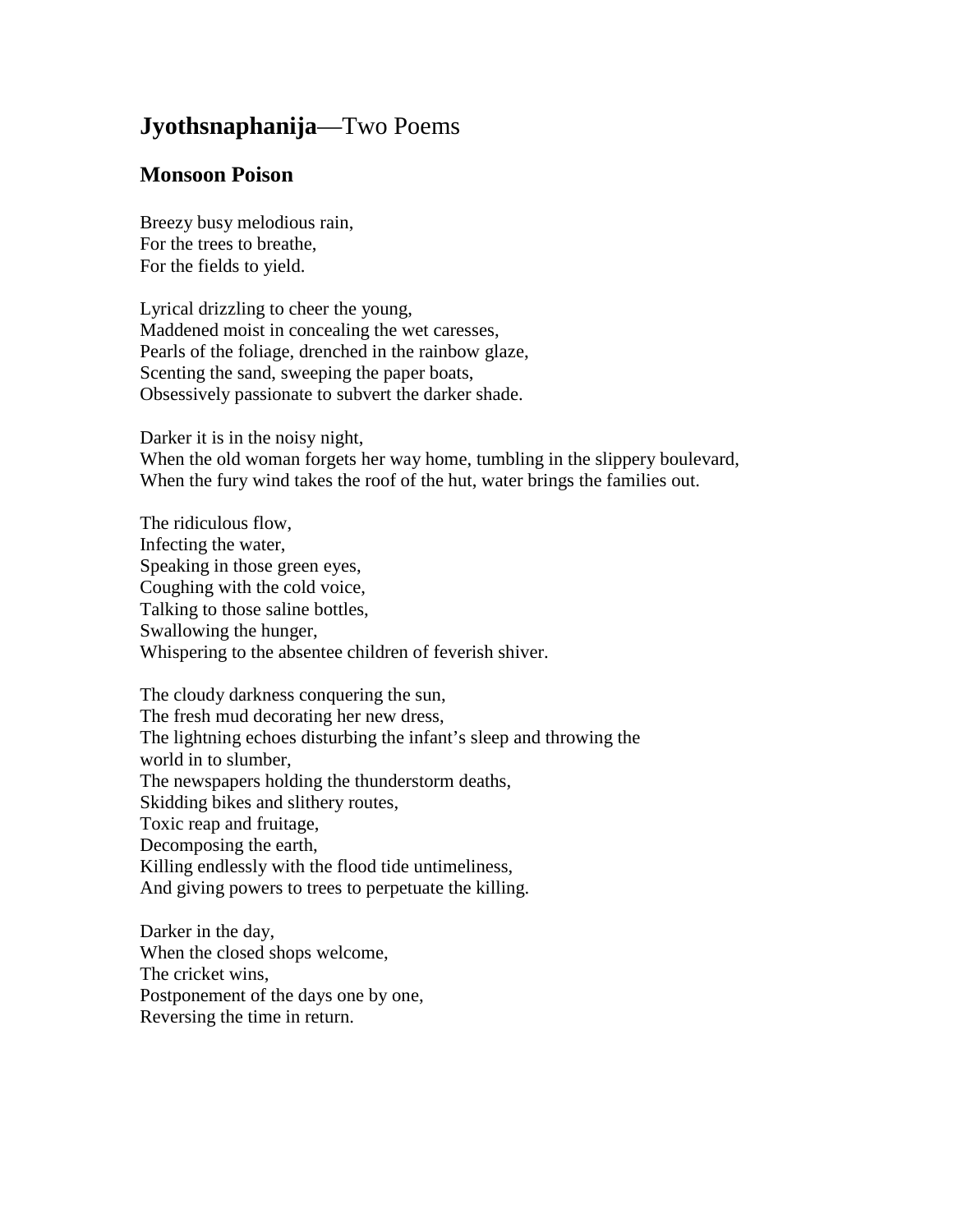Gloomy the flow, Suicidal the shower, Darker the drizzle, Sickly the fall, Yet, is patronized, composed, sung, danced, and long awaited.

## **Fruitful Appetite**

An intoxicating pain, Tearing the mind and body To pieces like mirrors, To reflect on one's own distortions.

The painter's brush, Dueling to draw meaning, Wasted colours, futile canvases, And finally a picture only the creator can understand.

A toxic tune, Vanquishing the heart, The less composed soul striving to remember, To shape as song, coloured with lyrics.

Everything appears so near, At a moment, the poet feels pride, As captured the language for the distorted thoughts, Pictured the emotions, Composed the love. The next second, everything appears a blank space, Unrelated to the original imagination, Some disconnected distances discolouring the much loved monument, Leaving the architect in anguish.

Is it the powerlessness of the words when hived together? Or the fragility of the thoughts alone? Are the expressions untranslatable? Or the verses have no voices to correct? From the time the earth was born, The sky fizzled to resolve this puzzle.

**Jyothsnaphanija** is a PhD research scholar in English Literature at EFL University, Hyderabad, India. She writes poetry, short stories, research articles and book reviews. Her poetry has been published in *Luvah, Coldnoon*, *Tajmahal Review*, *Kritya, Kumquat Poetry*, *Writers Asylum*, *Solstice Initiative*, *eFiction India*, *Miracle*, *Fragrance, Induswoman Writing* and are forthcoming in *Skeleton's Anthology*, and her short story in